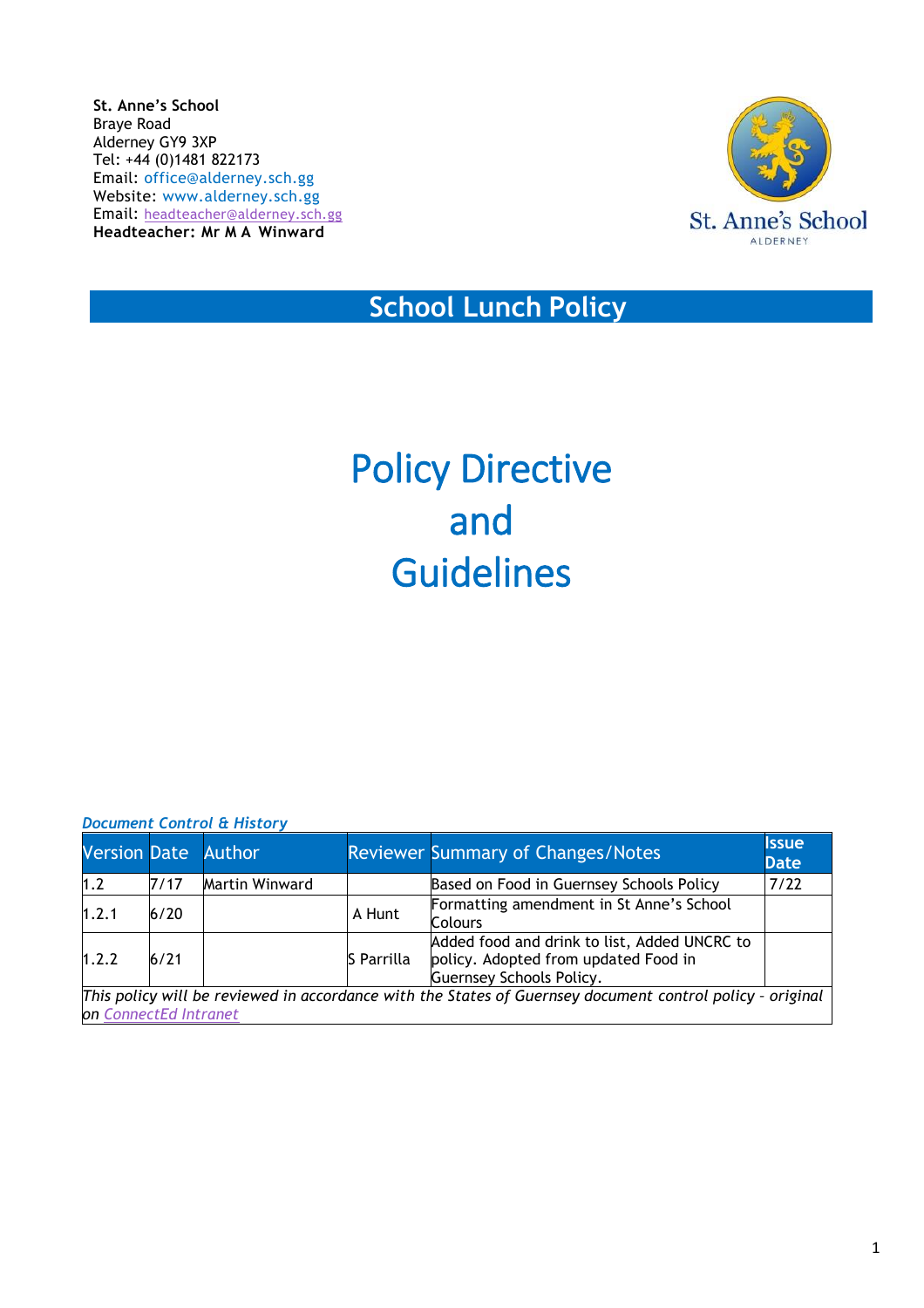Convention on the Rights of the Child

At St Anne's School we respect the rights of the children and adults in our school, community and beyond and aim for each school policy to adhere to Articles from the UN's Convention on the Rights of the Child*.*

In this policy, we are working towards the following articles:

*Article 3: The best interests of the child must be a top priority in all things that affect the child. Article 6: Every child has the right to survive and achieve their full potential Article 19 – Every child should have protection from neglect Article 24: Every child has the right to the best health and care Article 27: Every child has the right to adequate standard of living – nutrition, clothing, housing – and support for families who need assistance*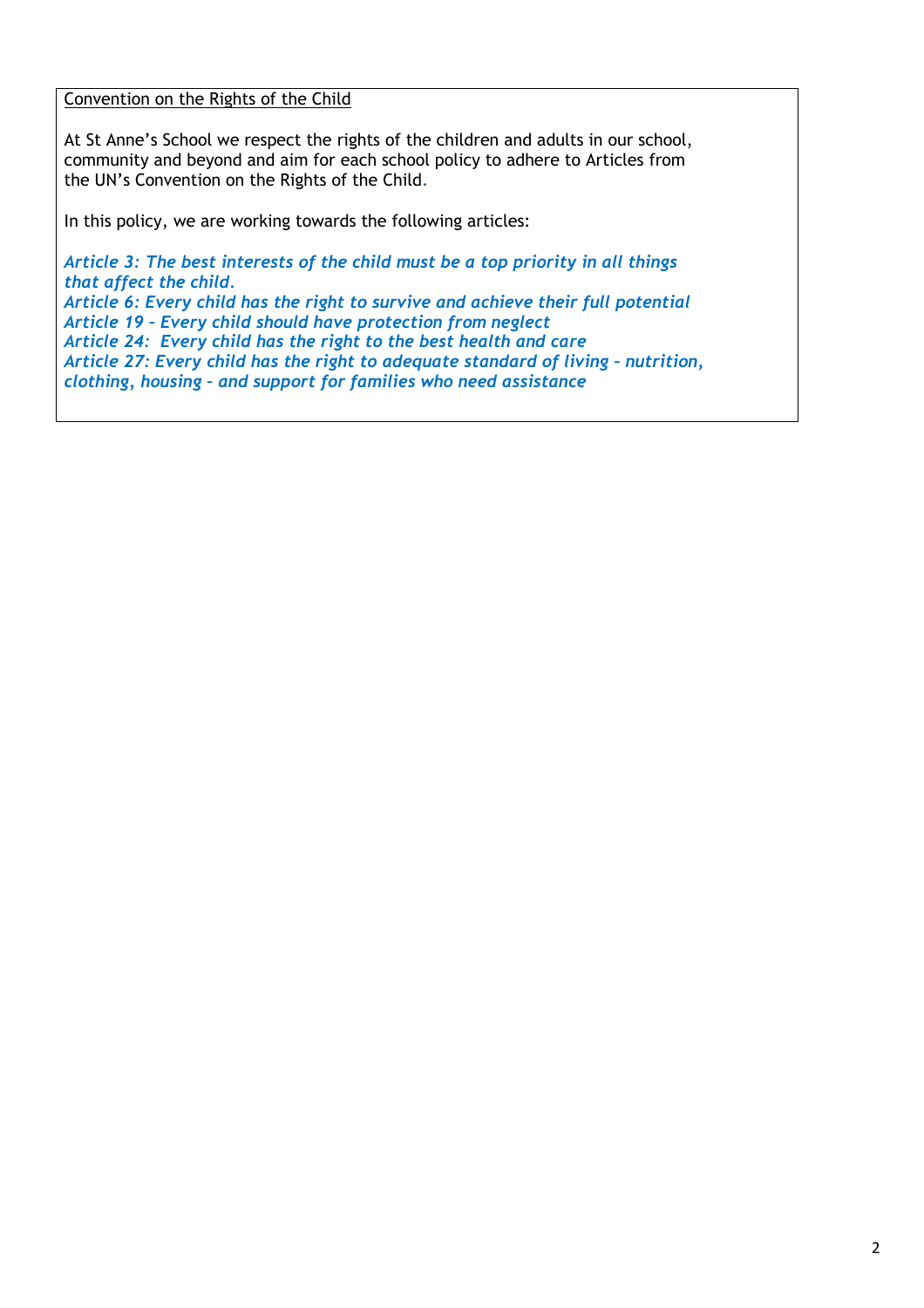# **STA School Lunch Policy**

At St Anne's School we know that what pupils eat and drink is important for how they perform, both academically and socially. We aim to have a school where the teaching and learning about food and nutrition that occurs in the curriculum fully supports, and is supported by, the provision and opportunities for eating and drinking that occur on the school premises.

We acknowledge the link between pupils' diets and their physical and emotional health and also the key role that we as a school can do in supporting pupils and their families to develop and maintain healthy diets. We believe that all packed lunches brought from home and consumed in school provide pupils with healthy and nutritious food.

This policy is fully inclusive and applicable to pupils with special dietary requirements either for medical or religious reasons. The ethos of the school is one that promotes awareness of the importance of healthy lifestyles within school at all times and recognises the valuable role that all school staff have in modelling good practice and helping to create an environment which supports pupils in developing a positive attitude to healthy lifestyles.

#### **Objectives**

- To make a positive contribution to the health, well-being and academic progress of all children.
- To promote consistency between packed lunches and food provided by schools which must adhere to best practice outlined in the national standards set by the government in the UK.

#### **Where, when and to whom the policy applies:**

This policy applies to:

- All pupils and parents of St Anne's School.
- Parents who provide packed lunches to be consumed within school, during normal school hours.

#### **School Facilities**

- The school will provide facilities for pupils bringing in packed lunches and ensure that free, fresh drinking water is available throughout lunch time.
- The school will work with parents to ensure that packed lunches abide by the standards listed below.
- The school will continually work with the pupils to provide appropriate dining room arrangements.
- Pupils will either opt to stay in school for lunch or eat lunch at home with parental consent and supervision.

#### **Monitoring and Review:**

Packed lunches will be regularly reviewed by the Senior Leadership Team and midday supervisors and/or staff on duty.

If a child regularly brings a packed lunch that does not conform to the policy then the Senior Leadership Team will contact the parents to discuss this.

*Please note: pupils with special diets will be given due consideration*

#### **Promotion of the Policy:**

- Pupils (via the school council), parents, staff and nutritional experts.
- We seek to promote this policy as part of a whole school approach to healthier eating.

All school staff will support the implementation of this policy.

# **Guidance**

**Suggestions for food to include in a healthy packed lunch:**